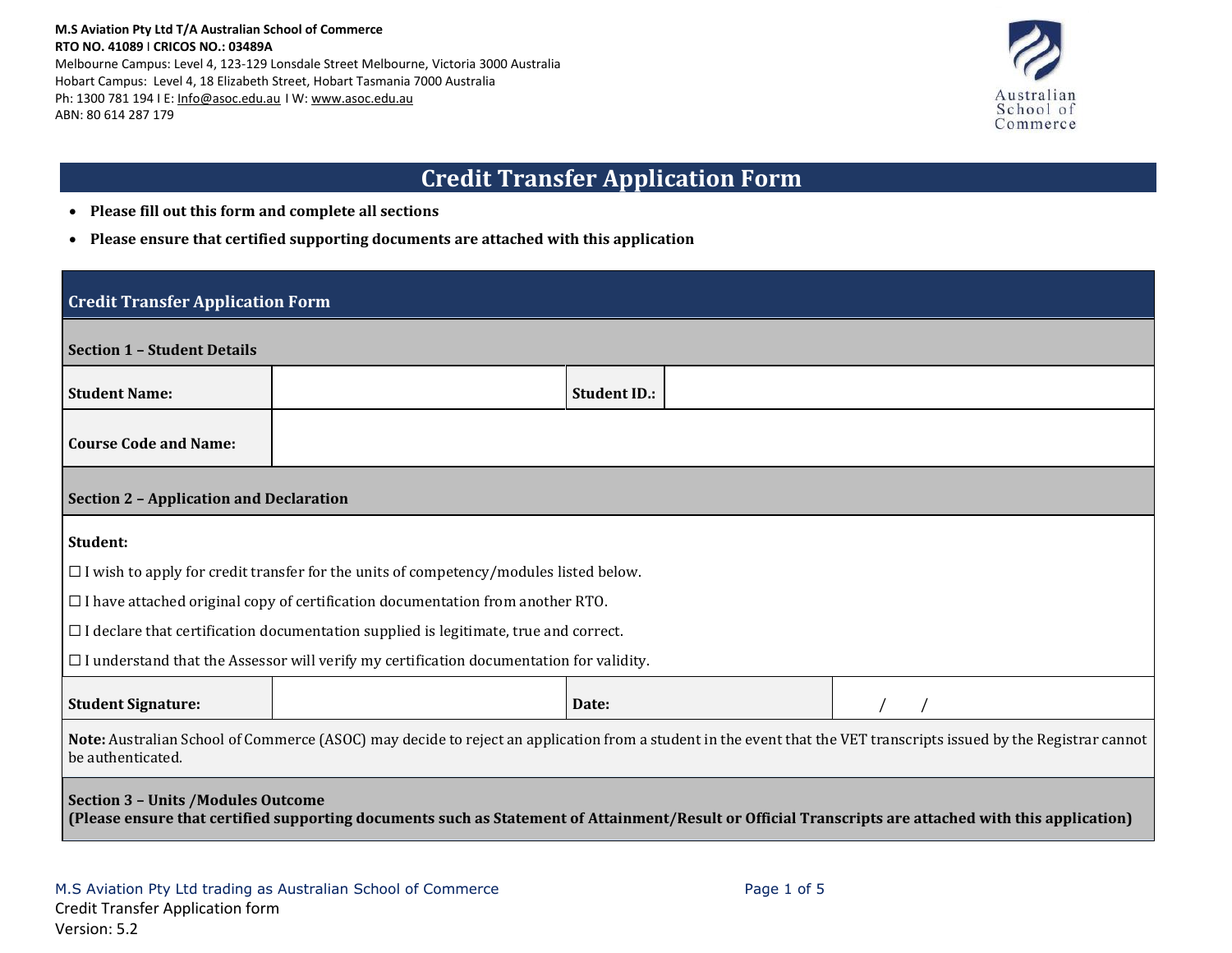#### **M.S Aviation Pty Ltd T/A Australian School of Commerce RTO NO. 41089** I **CRICOS NO.: 03489A**

Melbourne Campus: Level 4, 123-129 Lonsdale Street Melbourne, Victoria 3000 Australia Hobart Campus: Level 4, 18 Elizabeth Street, Hobart Tasmania 7000 Australia Ph: 1300 781 194 I E: [Info@asoc.edu.au](mailto:Info@asoc.edu.au) I W: [www.asoc.edu.au](http://www.asoc.edu.au/) ABN: 80 614 287 179



| <b>Student to complete</b> |                                                                                                       | <b>Assessor Only (FOR OFFICE USE ONLY)</b>                  |                             |                             |                              |                            |  |  |
|----------------------------|-------------------------------------------------------------------------------------------------------|-------------------------------------------------------------|-----------------------------|-----------------------------|------------------------------|----------------------------|--|--|
| <b>Unit Code</b>           | <b>Unit Name</b>                                                                                      | <b>Evidence against the</b><br>credit transfer<br>requested | <b>Evidence</b><br>supplied | Evidence<br><b>Verified</b> | Assessment<br><b>Outcome</b> | Assessor<br><b>Initial</b> |  |  |
|                            |                                                                                                       |                                                             | $\Box$                      | $\Box$                      |                              |                            |  |  |
|                            |                                                                                                       |                                                             | $\Box$                      | $\Box$                      |                              |                            |  |  |
|                            |                                                                                                       |                                                             | $\Box$                      | $\Box$                      |                              |                            |  |  |
|                            |                                                                                                       |                                                             | $\Box$                      | $\Box$                      |                              |                            |  |  |
|                            |                                                                                                       |                                                             | $\Box$                      | $\Box$                      |                              |                            |  |  |
|                            |                                                                                                       |                                                             | $\Box$                      | $\Box$                      |                              |                            |  |  |
|                            |                                                                                                       |                                                             | $\Box$                      | $\Box$                      |                              |                            |  |  |
|                            |                                                                                                       |                                                             | $\Box$                      | $\Box$                      |                              |                            |  |  |
|                            |                                                                                                       |                                                             | $\Box$                      | $\Box$                      |                              |                            |  |  |
|                            |                                                                                                       |                                                             | $\Box$                      | $\Box$                      |                              |                            |  |  |
|                            | Please note: If you are applying CT (Credit Transfer) for more than 10 units please use the last page |                                                             |                             |                             |                              |                            |  |  |

**Section 4 – Assessor Judgement and Declaration (FOR OFFICE USE ONLY)**

☐ I declare that I have verified certification documentation and the documents supplied by the student are legitimate, true and correct.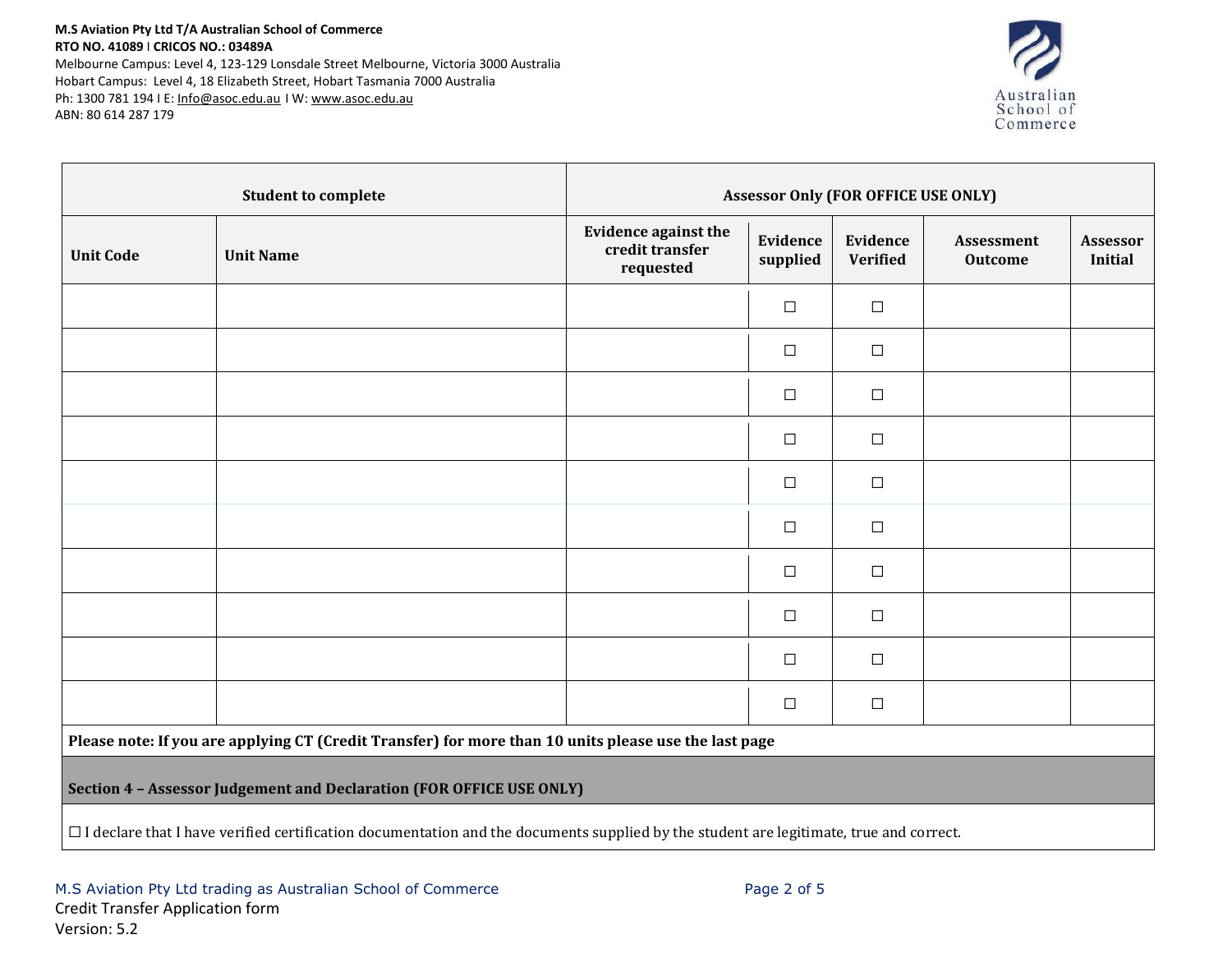#### **M.S Aviation Pty Ltd T/A Australian School of Commerce RTO NO. 41089** I **CRICOS NO.: 03489A**

Melbourne Campus: Level 4, 123-129 Lonsdale Street Melbourne, Victoria 3000 Australia Hobart Campus: Level 4, 18 Elizabeth Street, Hobart Tasmania 7000 Australia Ph: 1300 781 194 I E: [Info@asoc.edu.au](mailto:Info@asoc.edu.au) I W: [www.asoc.edu.au](http://www.asoc.edu.au/) ABN: 80 614 287 179



| <b>Application Approved:</b> □ Yes<br>$\Box$ No           |                      |       |  |          |  |  |  |
|-----------------------------------------------------------|----------------------|-------|--|----------|--|--|--|
| <b>ASOC Assessor Name:</b>                                |                      |       |  |          |  |  |  |
| <b>Assessor Signature:</b>                                |                      | Date: |  | Initials |  |  |  |
| <b>Admin Use only</b>                                     |                      |       |  |          |  |  |  |
| <b>SMS Updated:</b>                                       | $\Box$ Yes $\Box$ No | Date: |  | Initials |  |  |  |
| Student file updated:                                     | $\Box$ Yes $\Box$ No | Date: |  | Initials |  |  |  |
| <b>Credit Transfer Record</b><br><b>Register Updated:</b> | $\Box$ Yes $\Box$ No | Date: |  | Initials |  |  |  |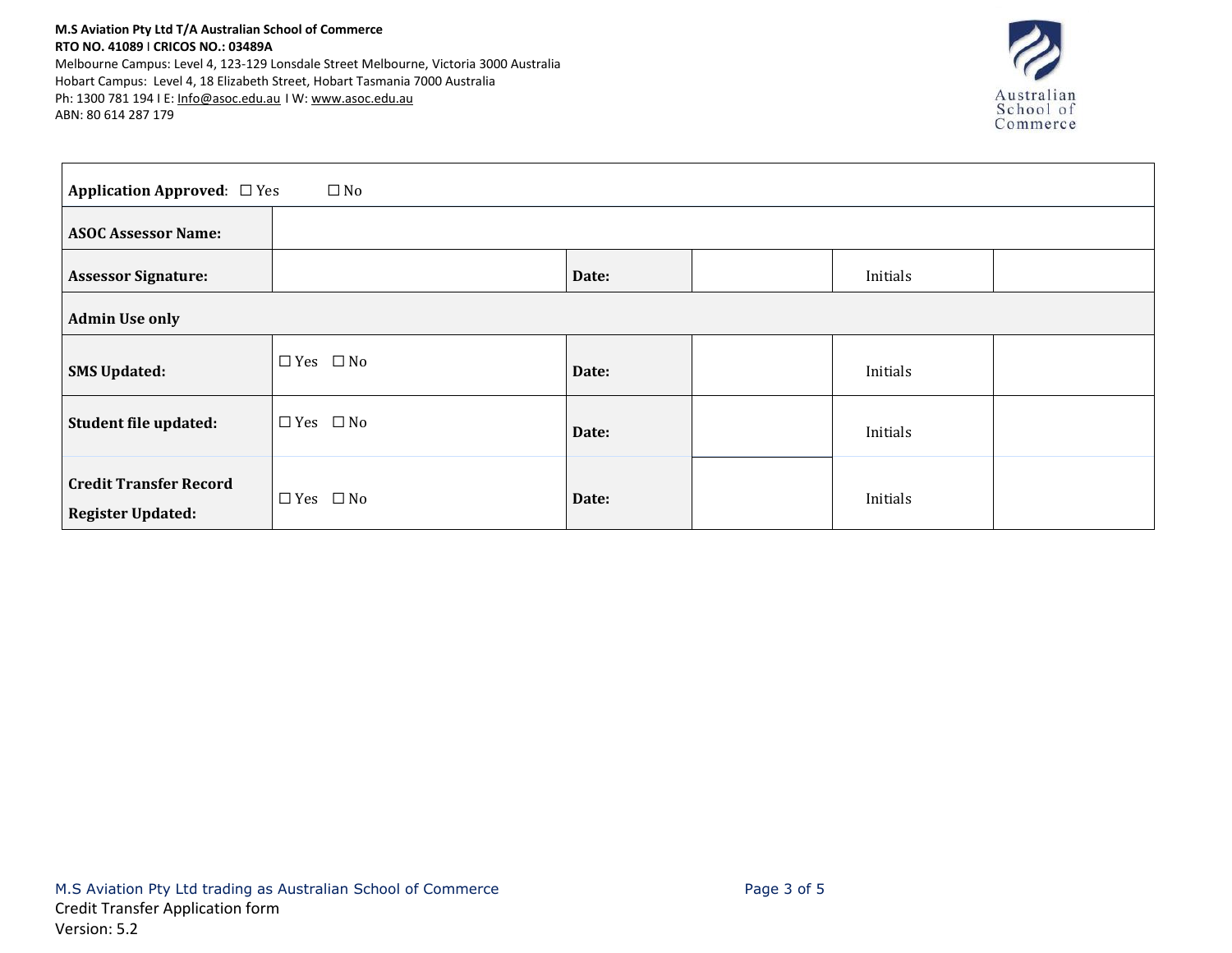#### **M.S Aviation Pty Ltd T/A Australian School of Commerce RTO NO. 41089** I **CRICOS NO.: 03489A** Melbourne Campus: Level 4, 123-129 Lonsdale Street Melbourne, Victoria 3000 Australia Hobart Campus: Level 4, 18 Elizabeth Street, Hobart Tasmania 7000 Australia Ph: 1300 781 194 I E: [Info@asoc.edu.au](mailto:Info@asoc.edu.au) I W: [www.asoc.edu.au](http://www.asoc.edu.au/)

ABN: 80 614 287 179

# Australian<br>School of<br>Commerce

### **Units/Modules Outcome**

| <b>Student to Complete</b> |                  | <b>Assessor Only</b>                                 |                      |                      |                              |                         |  |
|----------------------------|------------------|------------------------------------------------------|----------------------|----------------------|------------------------------|-------------------------|--|
| <b>Unit Code</b>           | <b>Unit Name</b> | Evidence against the<br>credit transfer<br>requested | Evidence<br>supplied | Evidence<br>Verified | Assessment<br><b>Outcome</b> | <b>Assessor Initial</b> |  |
|                            |                  |                                                      | $\Box$               | $\Box$               |                              |                         |  |
|                            |                  |                                                      | $\Box$               | $\Box$               |                              |                         |  |
|                            |                  |                                                      | $\Box$               | $\Box$               |                              |                         |  |
|                            |                  |                                                      | $\Box$               | $\Box$               |                              |                         |  |
|                            |                  |                                                      | $\Box$               | $\Box$               |                              |                         |  |
|                            |                  |                                                      | $\Box$               | $\hfill \square$     |                              |                         |  |
|                            |                  |                                                      | $\Box$               | $\Box$               |                              |                         |  |
|                            |                  |                                                      | $\Box$               | $\Box$               |                              |                         |  |
|                            |                  |                                                      | $\Box$               | $\Box$               |                              |                         |  |
|                            |                  |                                                      | $\Box$               | $\Box$               |                              |                         |  |
|                            |                  |                                                      | $\Box$               | $\Box$               |                              |                         |  |